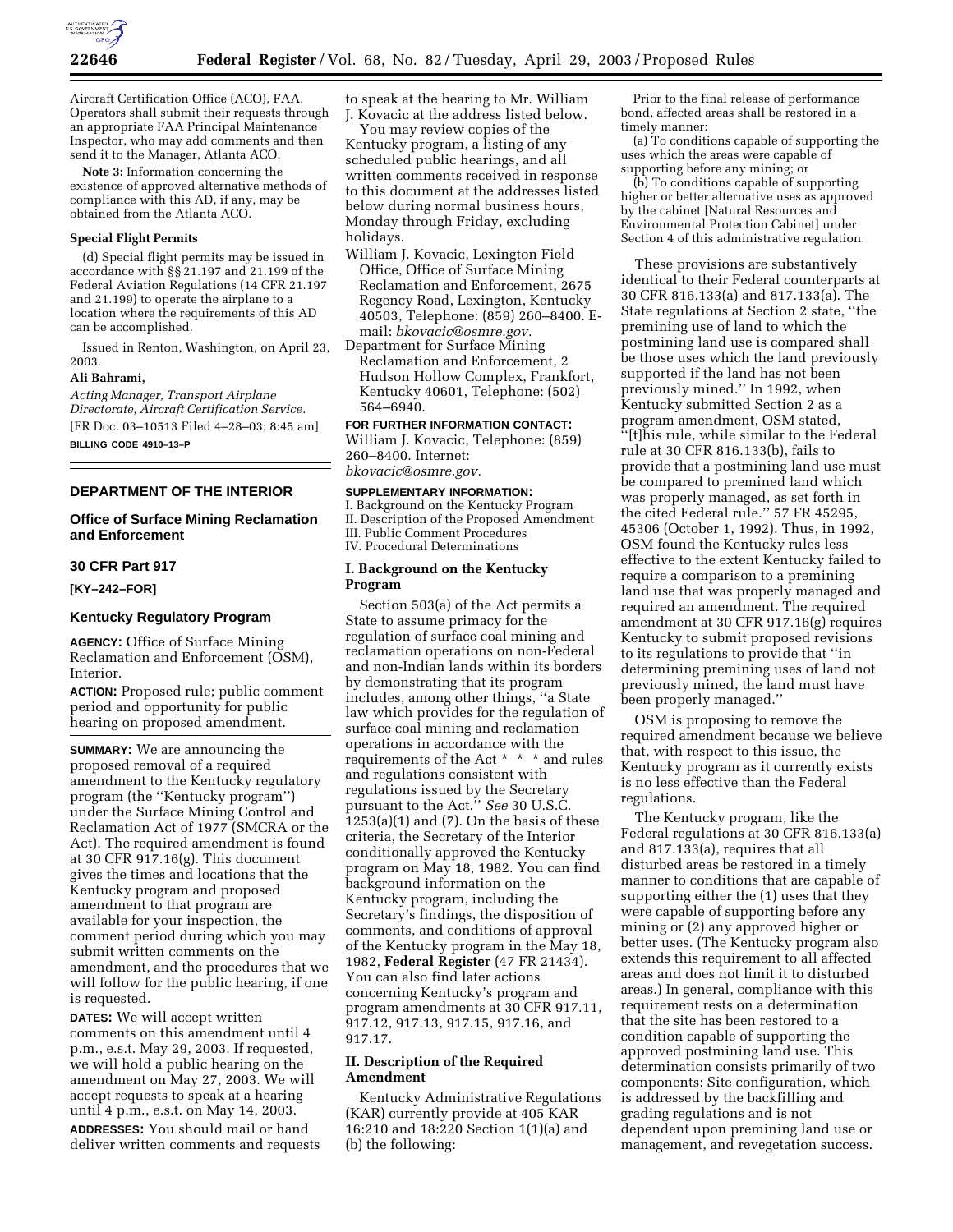As authorized by 30 CFR 816.116 and 816.117, the Kentucky program (*see* 405 KAR 16:200/18:200 Section 5) relies primarily upon technical standards (ground cover; productivity standards; and tree and shrub stocking standards) to evaluate revegetation success for the various postmining land use categories. These technical standards for ground cover, stocking, and production are not site specific and apply regardless of how the land was used or managed before mining. The technical standards are based on accepted management practices for the land use in question.

Further, Kentucky's rules allow the use of reference areas to evaluate revegetation success. These references must be on unmined areas and as close to the permit area as possible. Under 405 KAR 16:200/18:200 Section 7, reference areas must be managed in accordance with the regional norm for the approved postmining land use. Regional norms would not be considered improper management practices for purposes of determining whether the land has been restored to its premining capability.

For these reasons, we believe that, with respect to the provision at issue in 30 CFR 917.16(g), Kentucky's program is no less stringent than SMCRA and no less effective than the Federal regulations implementing SMCRA. Therefore, we are proposing to remove the required amendment at 30 CFR 917.16(g).

#### **III. Public Comment Procedures**

Under the provisions of 30 CFR 732.17(h), we are seeking your comments on whether the removal of the required amendment satisfies the applicable program approval criteria of 30 CFR 732.15.

#### **Written Comments**

Send your written or electronic comments to OSM at the address given above. Your written comments should be specific, pertain only to the issues proposed in this rulemaking, and include explanations in support of your recommendations. We will not consider or respond to your comments when developing the final rule if they are received after the close of the comment period (*see* **DATES**). We will make every attempt to log all comments into the administrative record, but comments delivered to an address other than the Lexington Field Office may not be logged in.

# **Electronic Comments**

Please submit Internet comments as an ASCII or Word file avoiding the use of special characters and any form of

encryption. Please also include ''Attn: SATS No. KY–242–FOR'' and your name and return address in your Internet message. If you do not receive a confirmation that we have received your Internet message, contact the Lexington Field Office at (859) 260– 8400.

#### **Availability of Comments**

We will make comments, including names and addresses of respondents, available for public review during normal business hours. We will not consider anonymous comments. If individual respondents request confidentiality, we will honor their request to the extent allowable by law. Individual respondents who wish to withhold their name or address from public review, except for the city or town, must state this prominently at the beginning of their comments. We will make all submissions from organizations or businesses, and from individuals identifying themselves as representatives or officials of organizations or businesses, available for public review in their entirety.

#### **Public Hearing**

If you wish to speak at the public hearing, contact the person listed under **FOR FURTHER INFORMATION CONTACT** by 4 p.m., e.s.t. on May 14, 2003. If you are disabled and need special accommodations to attend a public hearing, contact the person listed under **FOR FURTHER INFORMATION CONTACT.** We will arrange the location and time of the hearing with those persons requesting the hearing. If no one requests an opportunity to speak, we will not hold a hearing.

To assist the transcriber and ensure an accurate record, we request, if possible, that each person who speaks at the public hearing provide us with a written copy of his or her comments. The public hearing will continue on the specified date until everyone scheduled to speak has been given an opportunity to be heard. If you are in the audience and have not been scheduled to speak and wish to do so, you will be allowed to speak after those who have been scheduled. We will end the hearing after everyone scheduled to speak and others present in the audience who wish to speak, have been heard.

#### *Public Meeting*

If only one person requests an opportunity to speak, we may hold a public meeting rather than a public hearing. If you wish to meet with us to discuss the amendment, please request a meeting by contacting the person listed under **FOR FURTHER INFORMATION**

**CONTACT.** All such meetings are open to the public and, if possible, we will post notices of meetings at the locations listed under **ADDRESSES.** We will make a written summary of each meeting a part of the administrative record.

#### **IV. Procedural Determinations**

#### *Executive Order 12630—Takings*

This rule does not have takings implications. This determination is based on the analysis performed for the counterpart Federal regulation.

# *Executive Order 12866—Regulatory Planning and Review*

This rule is exempted from review by the Office of Management and Budget (OMB) under Executive Order 12866.

#### *Executive Order 12988—Civil Justice Reform*

The Department of the Interior has conducted the reviews required by section 3 of Executive Order 12988 and has determined that this rule meets the applicable standards of subsections (a) and (b) of that section. However, these standards are not applicable to the actual language of State regulatory programs and program amendments because each program is drafted and promulgated by a specific State, not by OSM. Under sections 503 and 505 of SMCRA (30 U.S.C. 1253 and 1255) and the Federal regulations at 30 CFR 730.11, 732.15, and 732.17(h)(10), decisions on proposed State regulatory programs and program amendments submitted by the States must be based solely on a determination of whether the submittal is consistent with SMCRA and its implementing Federal regulations and whether the other requirements of 30 CFR parts 730, 731, and 732 have been met.

#### *Executive Order 13132—Federalism*

This rule does not have Federalism implications. SMCRA delineates the roles of the Federal and State governments with regard to the regulation of surface coal mining and reclamation operations. One of the purposes of SMCRA is to ''establish a nationwide program to protect society and the environment from the adverse effects of surface coal mining operations.'' Section 503(a)(1) of SMCRA requires that State laws regulating surface coal mining and reclamation operations be ''in accordance with'' the requirements of SMCRA. Section 503(a)(7) requires that State programs contain rules and regulations ''consistent with'' regulations issued by the Secretary pursuant to SMCRA.